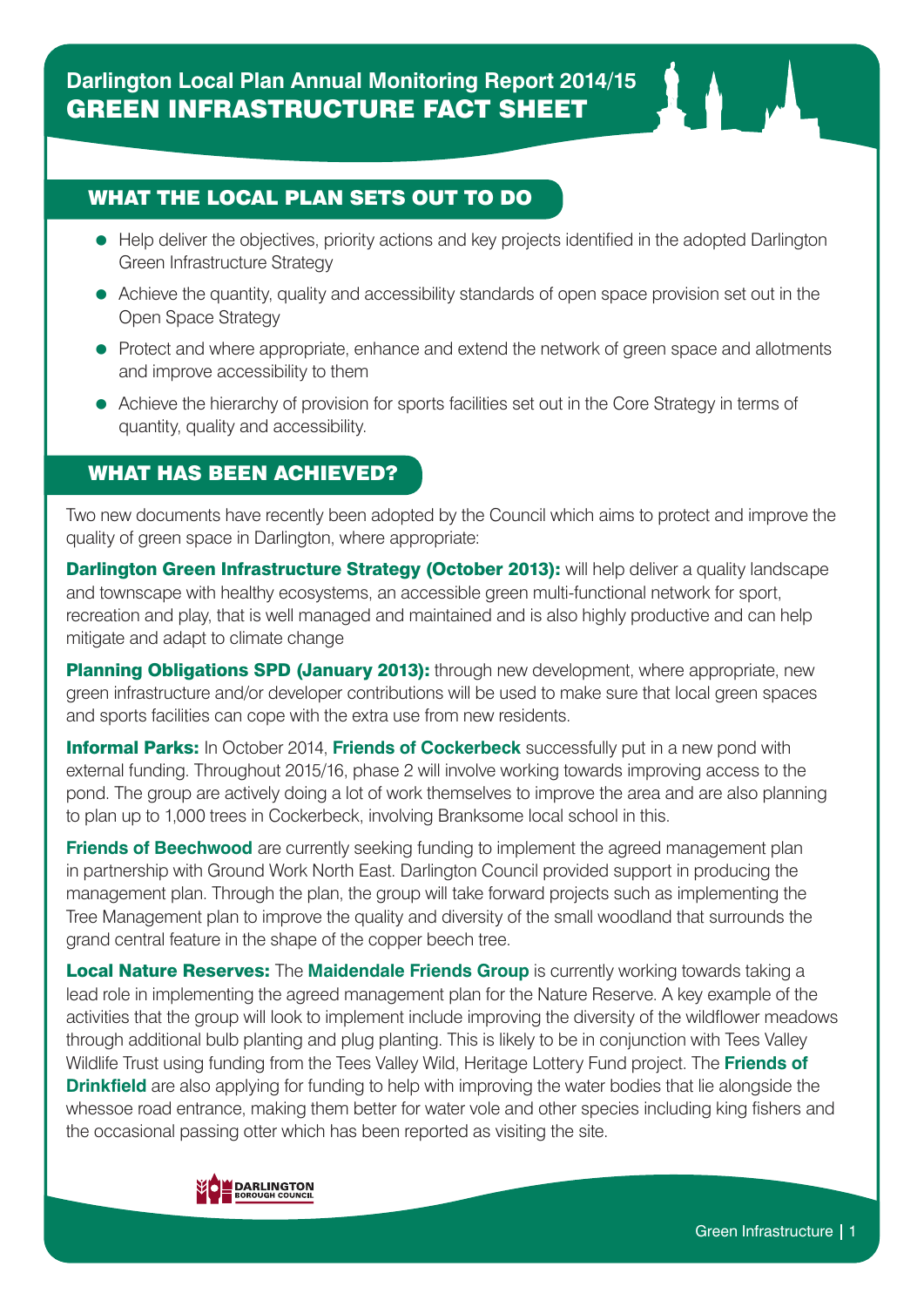**The Friends of Maidendale LNR** are also very active in attempting to source funding to improve the main entrance to the reserve along Salters Lane by building an attractive natural stone wall around the car park that will make the entrance much more attractive and help deter unlawful motorcycling. They are also engaged in improving species diversity, helping improve their wildflower meadows and work closely with the probation service, keeping the paths clear. The **Friends of Cockerbeck** are very active in bringing new wetlands into the park and are supportive of the continuing efforts to reconnect the cockerbeck to its source, currently diverted away from the valley by the Baydale Beck.

Formal Parks: Like many of the friends groups across the Borough, the **Friends of the Denes** are an increasingly active group and are playing a big part in counteracting the ever present litter problem. In addition, they are working closely with the Council, looking at ways of improving the play facility by offering a new alternative area for teenagers to hang out, relieving the pressure on the play equipment. They are also very active in improving the footfall in the park by running the annual events programme and the group are also working with the River Tees Trust in looking at ways of improving the interest of the Beck as it flows through the park.

The **Friends of West Park** are very active in looking at celebrating the 10 year anniversary of the park being created with a big world music event in August 2015 and the **Friends of South Park** are very supportive of the Council's new initiative to rediscover the glories of some of the features of the park such as the rose garden and the water and the sensory garden.

More generally, the friends groups around the town are also helping explore the possibilities for

recreating the connected landscape that green infrastructure is focussed on creating. The best examples are illustrated by the partnership working carried out by the **Friends of the River Skerne**, the work being put into improving the river corridor by the **Friends of Snipe Pond** and the work carried out by the **Friends of Rockwell** alongside the Education Village and the River Tees Trust, to remove invasive species along the River Skerne.

**Allotments:** While demand for allotments continues to exceed available land, the waiting list for allotments has begun to stabilise. The Council and the Self-Managed Associations that run some allotments have successfully re-allocated many plots, in some cases sub dividing plots so that



more people can grow their own food. The Council is also working with developers to identify new land for allotments within the development process. Opportunities are being explored for new land as part of the western urban fringe strategic housing area and the Eastern Urban Fringe.

In terms of management of the allotments, in the last year there has been an increase from six to seven self-managed allotment sites. Cockerton is the first multi-use allotment site to become self-managed with just over 100 plots on site.

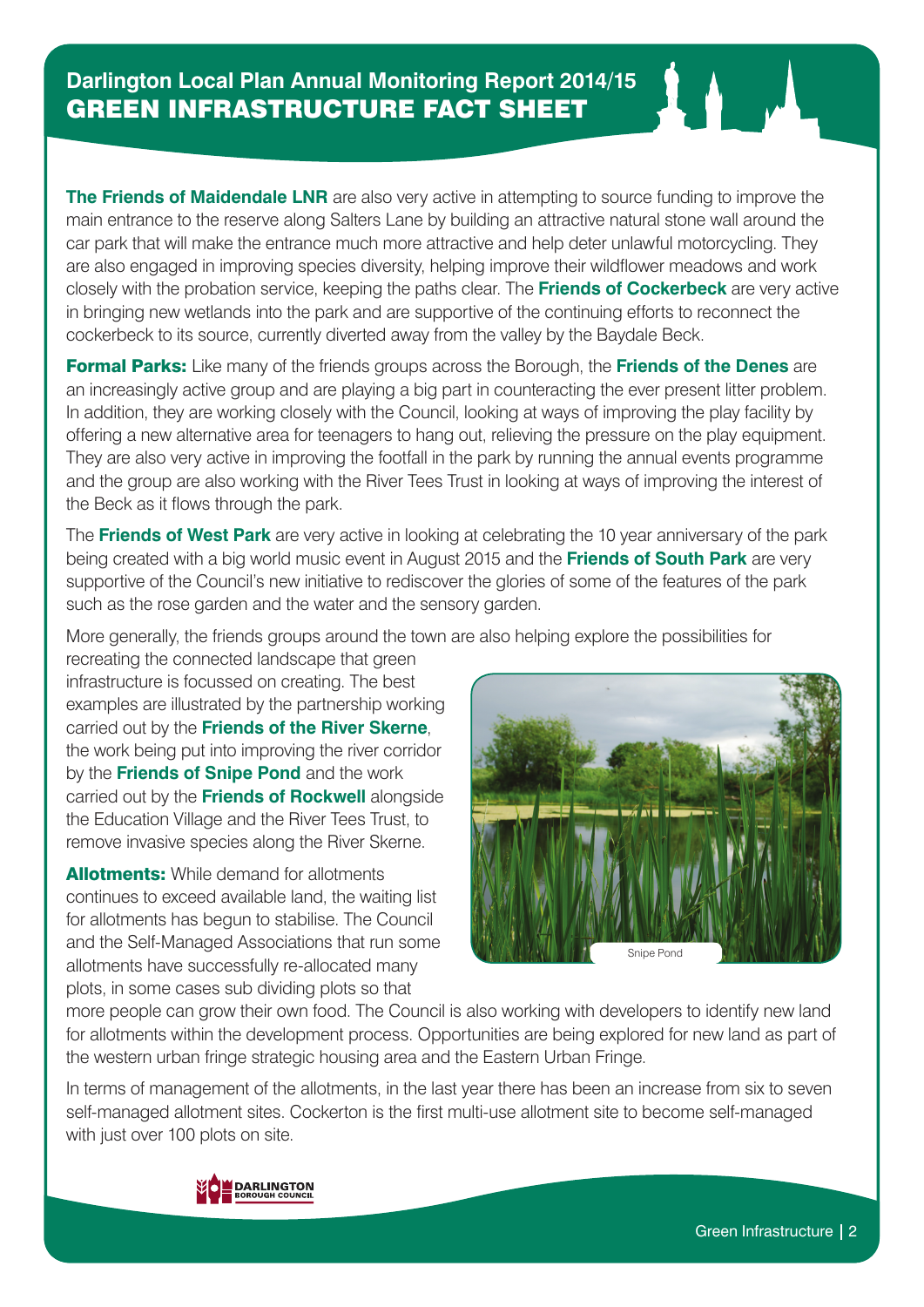**Open Space:** People value the multiple uses that much of the Borough's open space provides, but, for the purposes of monitoring changes in provision, it is the primary function of the space which is of particular importance. A summary of open space in the Borough is shown in the table below.

#### Open Space: Primary Purpose 2012

|                                     | No of Spaces 2012 | Total Site Area (Ha) 2012 |
|-------------------------------------|-------------------|---------------------------|
| Parks and gardens                   | 14                | 82.41                     |
| Informal recreation                 | 85                | 73.73                     |
| <b>Green Corridors</b>              | 39                | 142.5                     |
| Wildlife friendly green spaces      | 31                | 109.91                    |
| Children and young people provision | 25                | 14.48                     |
| Landscape amenity space             | 41                | 17.59                     |
| Cemeteries and churchyards          | 9                 | 33.37                     |
| <b>Civic Spaces</b>                 | $\overline{4}$    | 0.71                      |
| <b>Total</b>                        | 247               | 473.7                     |
| Allotments                          | 28                | 28.43                     |

During the last year, a new wildlife friendly green space has been identified at Alderman Leach Primary old school site, increasing the total to 31 and total site area to 109.91 hectares.

**Biodiversity:** The Borough has four Sites of Special Scientific Interest, whose management plans are overseen by Natural England, all are in favourable condition. The number of Local Wildlife Sites designated by the Tees Valley Nature Partnership has increased to 31 of which 16 are being actively managed. The new sites are South Burdon and Baydale Beck which have been designated for their water vole interest. Water vole have started to show some signs of returning to some locations in Darlington, coinciding with the resurgence of the Otter. The presence





of Otter can often assist water vole by driving out the American Mink, which predates ferociously on the Water Vole. Water vole has lost over 90% of their population and range since the 1970's, so any occurrence of this well-loved species is welcome.